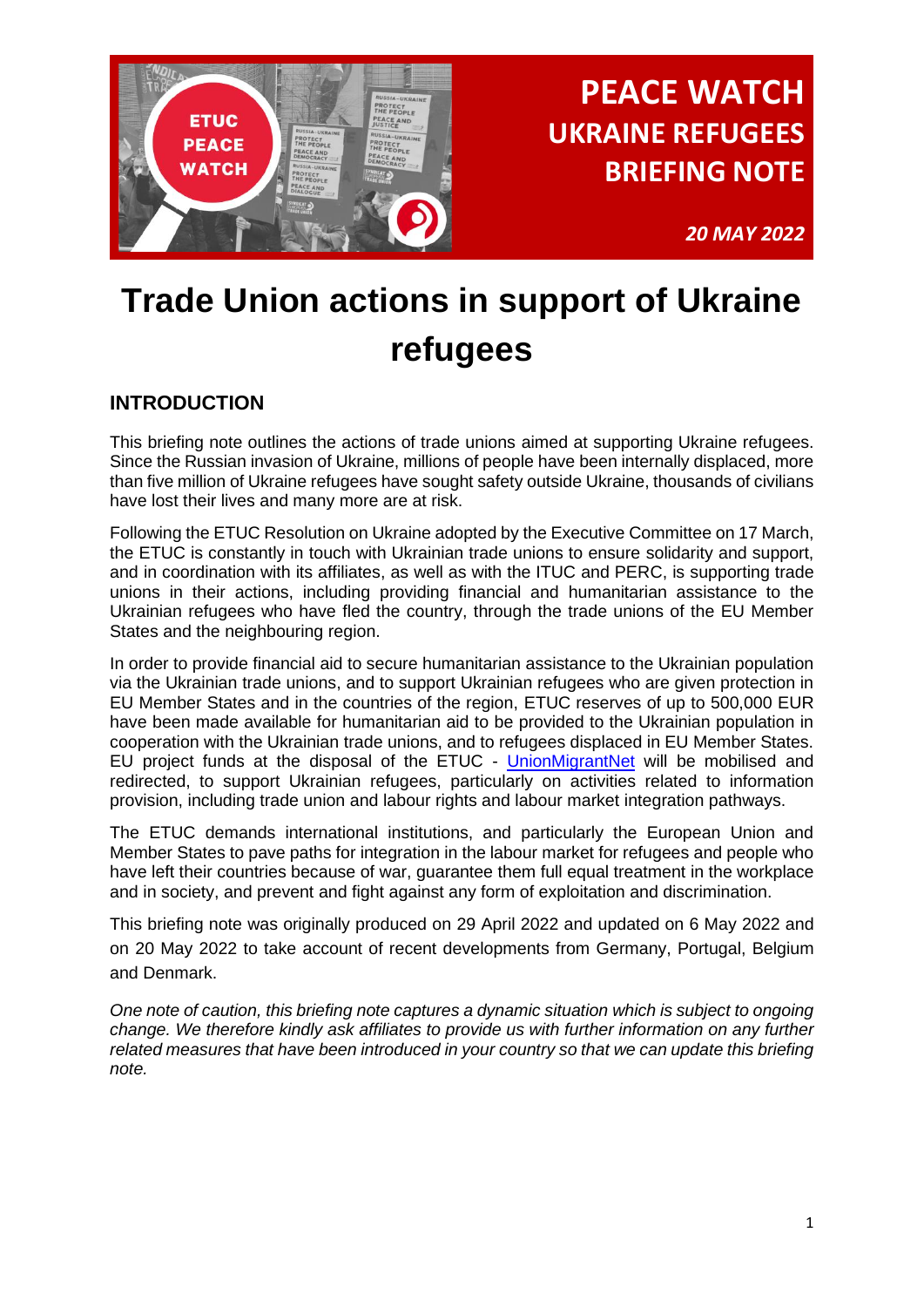

*20 MAY 2022*

## **AUSTRIA (ÖGB)**

The Austrian trade union federation (ÖGB) is engaged in substantial humanitarian aid to Ukrainian trade unions and has set up a donation account to support Ukrainian people. It has organised by now 3 transports to Sobrance at the Slovakian-Ukrainian border. More than 50 tonnes of aid have been handed over to the Ukrainian trade union confederation (FPU) for refugees inside of Ukraine staying in trade union hotels in the Western part of Ukraine.

Articles, pictures and a video of the transports:

- [https://www.oegb.at/themen/gewerkschaften](https://eur01.safelinks.protection.outlook.com/?url=https%3A%2F%2Fwww.oegb.at%2Fthemen%2Fgewerkschaften-weltweit%2Finternationales%2Fgewerkschaften-in-der-ukraine--wir-brauchen-mit-jedem-tag-mehr-u&data=04%7C01%7Cmmiletti%40etuc.org%7Cf3f136f5c1c04516a9fd08da1bcf9746%7C7a57d45075f34a4da90dac04a367b91a%7C0%7C0%7C637852875787121793%7CUnknown%7CTWFpbGZsb3d8eyJWIjoiMC4wLjAwMDAiLCJQIjoiV2luMzIiLCJBTiI6Ik1haWwiLCJXVCI6Mn0%3D%7C3000&sdata=Kr4wrImCHml18UHKXkmeLwxywLuGi%2FnjNwRAO%2FsOLd4%3D&reserved=0)[weltweit/internationales/gewerkschaften-in-der-ukraine--wir-brauchen-mit-jedem-tag](https://eur01.safelinks.protection.outlook.com/?url=https%3A%2F%2Fwww.oegb.at%2Fthemen%2Fgewerkschaften-weltweit%2Finternationales%2Fgewerkschaften-in-der-ukraine--wir-brauchen-mit-jedem-tag-mehr-u&data=04%7C01%7Cmmiletti%40etuc.org%7Cf3f136f5c1c04516a9fd08da1bcf9746%7C7a57d45075f34a4da90dac04a367b91a%7C0%7C0%7C637852875787121793%7CUnknown%7CTWFpbGZsb3d8eyJWIjoiMC4wLjAwMDAiLCJQIjoiV2luMzIiLCJBTiI6Ik1haWwiLCJXVCI6Mn0%3D%7C3000&sdata=Kr4wrImCHml18UHKXkmeLwxywLuGi%2FnjNwRAO%2FsOLd4%3D&reserved=0)[mehr-u](https://eur01.safelinks.protection.outlook.com/?url=https%3A%2F%2Fwww.oegb.at%2Fthemen%2Fgewerkschaften-weltweit%2Finternationales%2Fgewerkschaften-in-der-ukraine--wir-brauchen-mit-jedem-tag-mehr-u&data=04%7C01%7Cmmiletti%40etuc.org%7Cf3f136f5c1c04516a9fd08da1bcf9746%7C7a57d45075f34a4da90dac04a367b91a%7C0%7C0%7C637852875787121793%7CUnknown%7CTWFpbGZsb3d8eyJWIjoiMC4wLjAwMDAiLCJQIjoiV2luMzIiLCJBTiI6Ik1haWwiLCJXVCI6Mn0%3D%7C3000&sdata=Kr4wrImCHml18UHKXkmeLwxywLuGi%2FnjNwRAO%2FsOLd4%3D&reserved=0)
- [https://www.oegb.at/themen/gewerkschaften-weltweit/internationales/helfende](https://www.oegb.at/themen/gewerkschaften-weltweit/internationales/helfende-haende-hilfstransport-ukraine)[haende-hilfstransport-ukraine](https://www.oegb.at/themen/gewerkschaften-weltweit/internationales/helfende-haende-hilfstransport-ukraine)
- [https://www.youtube.com/watch?v=MnEeQHHqKzU&t=2s](https://eur01.safelinks.protection.outlook.com/?url=https%3A%2F%2Fwww.youtube.com%2Fwatch%3Fv%3DMnEeQHHqKzU%26t%3D2s&data=04%7C01%7Cmmiletti%40etuc.org%7Cf3f136f5c1c04516a9fd08da1bcf9746%7C7a57d45075f34a4da90dac04a367b91a%7C0%7C0%7C637852875787121793%7CUnknown%7CTWFpbGZsb3d8eyJWIjoiMC4wLjAwMDAiLCJQIjoiV2luMzIiLCJBTiI6Ik1haWwiLCJXVCI6Mn0%3D%7C3000&sdata=qfe8%2FDaAVwzs9xMhs9bvbLjhAf6XkM85foc4uGTO%2FTQ%3D&reserved=0)

### **BELGIUM (ACV-CSC)**

The war in Ukraine has caused many people to flee their country. In order to help Ukrainians arriving in Belgium to integrate as quickly and easily as possible, the CSC has produced an information brochure. The [leaflet](https://www.lacsc.be/actualite/campagnes/guide-pour-les-ukrainiens) (available in French, Dutch, English and Ukrainian) lists the steps they have to take to live and work in Belgium and to benefit from all rights.

## **BULGARIA (CITUB)**

On 24 February 2022, CITUB took a stand against the war in Ukraine and called on the Bulgarian government to take urgent measures. One of the measures was to accept Ukrainian citizens by providing them with housing, enrolling their children in kindergartens and schools.

On 1 March 2022, CITUB launched a **national charity campaign under the slogan "CITUB for Ukraine"**. The aim of the campaign is to respond to the specific needs of Ukrainian people seeking for asylum and support in Bulgaria. CITUB assists in providing material, legal, consulting and other volunteer assistance. Temporary reception centres have been opened for refugees from Ukraine in the cities of Varna, Burgas, Ruse, Dobrich and Haskovo, which provide information about employment and social security issues, accommodation, transport, social assistance, medical and other assistance. Material donations are collected at the headquarters of CITUB in the capital, as well as at the offices of the regional structures of the confederation in the country. Funds are also being raised in the bank account of CITUB's Charity Fund, in support of the campaign.

In addition, CITUB has established crisis headquarters that will operate throughout the country and through the network of the confederation's regional structures. They will monitor the situation with the Ukrainian refugees and will respond as quickly as possible to the need for urgent humanitarian assistance in different regions.

#### **ESTONIA (Estonian Trade Union Confederation)**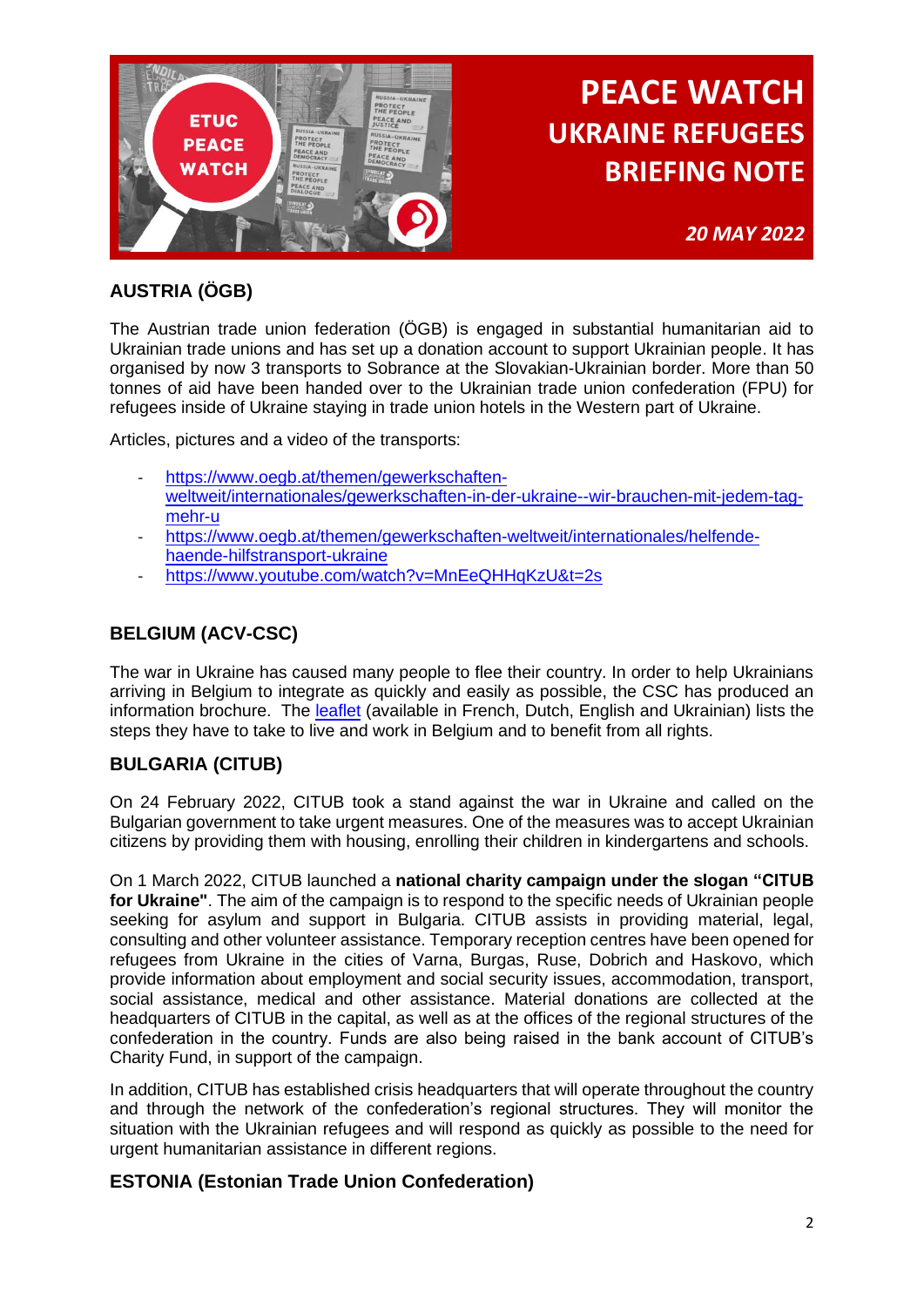

*20 MAY 2022*

The Estonian Trade Union Confederation will start a number of activities related to Ukrainian refugees, such as:

- Brochures with information about the labour market in Estonia, salaries in different sectors and other useful information in Ukrainian, Estonian and Russian languages. It will share info buckets in refugee centres, the Estonian Unemployment Insurance Fund, hotels where refugees are living now and at the workplaces in the future. The goal is to get them to the trade unions at the same time they get the job in Estonia or at least make sure that they are well informed.
- Legal consultations through external consultants and the confederation's lawyer.
- Consultant (reachable via telephone and email) who will help refugees and local workers as well, in case of discrimination in workplaces and other questions.
- Info days introducing the trade union movement in Estonia.

## **CZECH REPUBLIC (ČMKOS)**

Most large trade union organisations in the Czech Republic and many smaller ones organised collections of both financial and material humanitarian aid to be sent to Ukraine. There also have been cases of direct involvement of trade unions in transportation of refugees from the Ukrainian border. Trade union representatives frequently speak out and spread educational materials both in media as well as at exposed sites such as border crossings or large workplaces, providing information about Czech labour market and relevant laws as well as combating subjects that are aiming to exploit the refugees when they are most vulnerable. Lastly, ČMKOS and sectoral organisations regularly participate in the legislative process, ensuring that quality legal measures are being adopted.

### **DENMARK (FH)**

The Danish Trade Union Development Agency (Ulandssekretariatet) and 3F International have been granted 3.7 million DKK (497.000 €) by the Danish government to support internally displaced people in Ukraine.

DTDA and 3F International cooperates with FPU and the grant is used by FPU to provide accommodation, food, etc. in the holiday centers owned by FPU. Latest figures estimate that 5.000 people have found shelter there.

### **FINLAND (SAK)**

The Central Organisation of Finnish Trade Unions (SAK) has recently launched a new, easy to use information resource about working in Finland. The comprehensive guide is available in 23 different languages and can be found on the [Fair Play at Work Website.](https://tyoelamanpelisaannot.fi/en/)

Extensive information is available in Finnish, English, and Swedish, with more concise information available in Arabic, Burmese, Chinese, Dari, Estonian, Farsi, French, German, Kurdish (Sorani), Latvian, Nepali, Polish, Russian, Somali, Spanish, Tagalog, Thai, Turkish,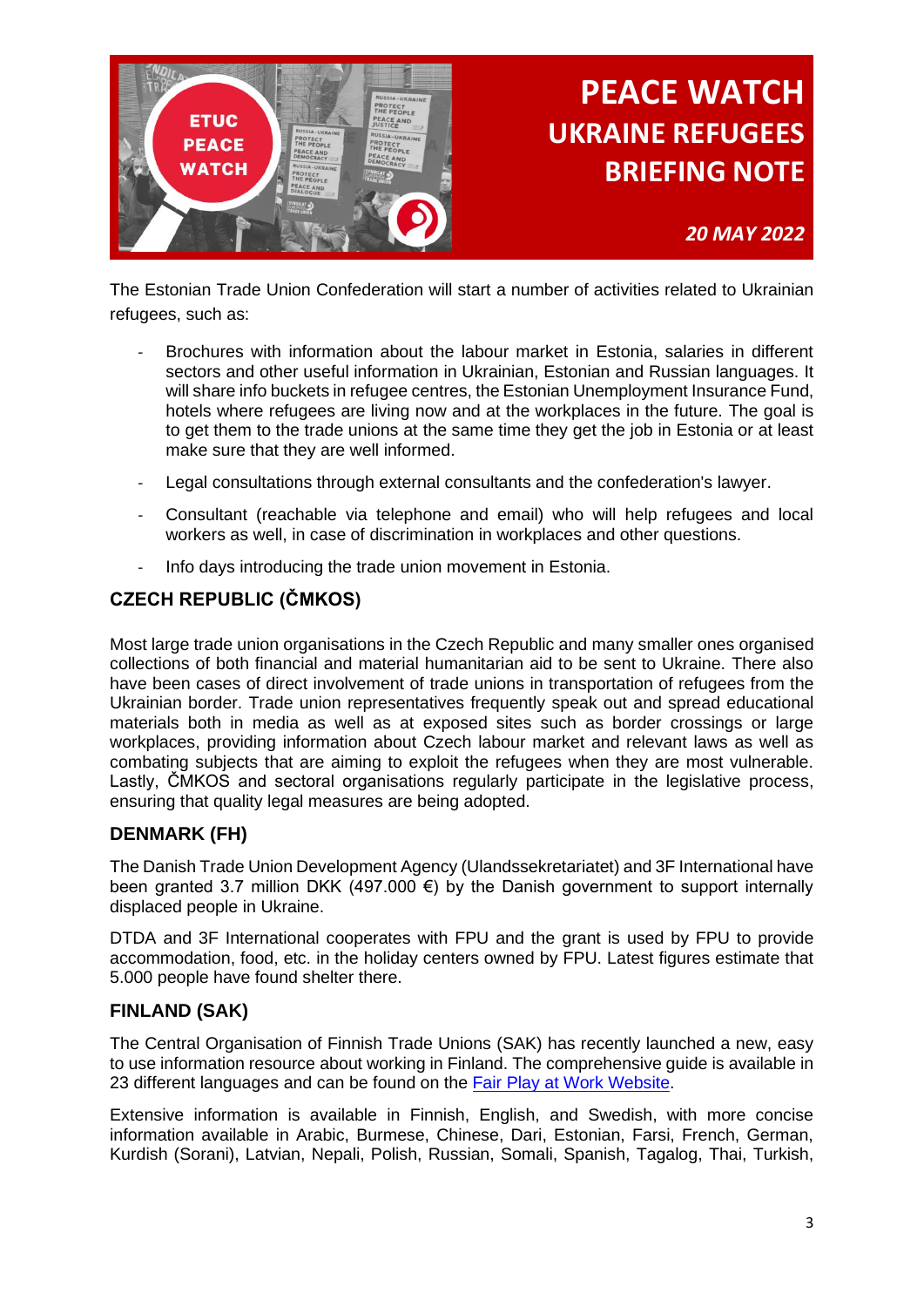

*20 MAY 2022*

Ukrainian and Vietnamese. SAK is also going to provide extensive information in Ukrainian language on their website.

Fair Play at Work is divided into 5 sections: applying for a job, starting work, during employment, termination of employment, and information about the Finnish labour market. You can find information about topics like shop stewards, and Finnish labour laws.

SAK also offers a free employee rights hotline that advises young employees and international newcomers with questions or problems concerning their employment. Advice is available in English and in Finnish [https://tyoelamanpelisaannot.fi/en/sak-employee-rights-hotline/.](https://tyoelamanpelisaannot.fi/en/sak-employee-rights-hotline/) With the help of digital translation, SAK can also provide advice to other language groups. SAK is planning to organise **pop up counselling to Ukrainian refugees** at the special help centres in cooperation with affiliated unions and Ukrainian associations.

Other useful links about the situation and helping Ukrainian refugees in Finland:

- [https://tem.fi/en/-/people-receiving-temporary-protection-have-the-right-to-work-in](https://tem.fi/en/-/people-receiving-temporary-protection-have-the-right-to-work-in-finland)[finland](https://tem.fi/en/-/people-receiving-temporary-protection-have-the-right-to-work-in-finland)
- <https://kotoutuminen.fi/en/russian-attack-on-ukraine>

#### **GERMANY (DGB)**

As part of the counselling services offered by ["Fair Integration"](http://www.faire-integration.de/), ["Fair Mobility"](http://www.faire-mobilitaet.de/) and other trade union-related institutions, such as the advising network "Gute [Arbeit von Arbeit und Leben"](https://www.arbeitundleben.de/arbeitsfelder/beratungsnetzwerk), workers from third countries or from EU member states receive advice on labour and social law issues. It is currently being examined how counselling structures for refugees from Ukraine can be strengthened.

### **HUNGARY (LIGA)**

LIGA Trade Unions from Hungary called on workers and trade unionists to support all forms of humanitarian aid, both individually and in an organised way.

From the first day of the war, many LIGA affiliates have taken active part in welcoming people fleeing from Ukraine, providing shelter/ housing, food, transport, aid, help, interpretation as well as finding a job for those who would like to stay in Hungary. Its members also assist in obtaining refugee status, basic medical services, early access to work, nursery, school and in educational services.

For those crossing the Ukrainian-Hungarian border, affiliates provided shuttle services to the safe accommodation as quickly as possible.

LIGA has collected financial aid which was forwarded straight to our partner organisation KVPU's bank account.

For 1st of May, LIGA is organising a Flashmob with a message: "Trade unions for peace!"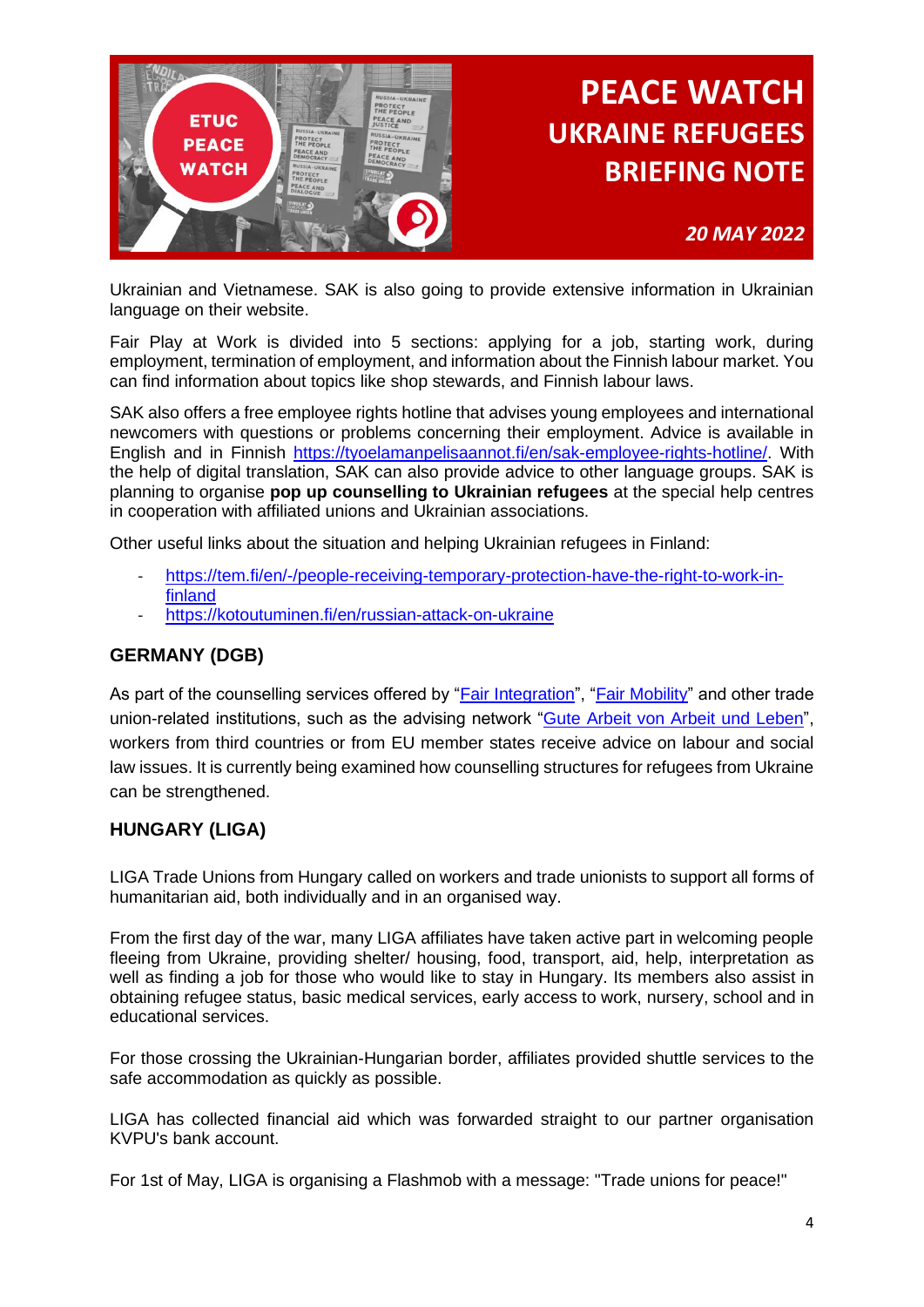

*20 MAY 2022*

## **ITALY (CGIL)**

CGIL launched a campaign of solidarity with the Ukrainian people. Humanitarian aid is being collected throughout the country to be sent to the displaced population in Ukraine and Slovakia in coordination with the Ukrainian trade union FPU, in cooperation with the Slovak trade union KOZ SR and the Austrian trade union ÖGB.

A first load of 33 pallets of humanitarian aid, collected by the regions of Lombardy and Emilia Romagna, is leaving for Sobrance in Slovakia where it will be delivered to the Ukrainian trade union for internally displaced persons housed in hotels and temporary shelters in Ukraine. A second one will follow shortly, for some small towns on the border between Slovakia and Ukraine, where refugees are being received, who are mainly women, girls and children, elderly and vulnerable people.

Many companies linked to the unions FLAI (agro-industry) and FILCTEM (textile, chemical and other) are donating food and other materials, while the union FILT (transport) is organising solidarity transport.

On 29 March 2022, a CGIL delegation accompanied the aid shipment for direct delivery to the Ukrainian trade union in the town of Sobrance on the Slovak-Ukrainian border and to collect and organise further requests for humanitarian assistance for the Ukrainian population. See [here](https://www.cgil.it/la-cgil/aree-politiche/internazionale/2022/03/29/news/ucraina_cgil_partita_delegazione_per_aiuti_umanitari_profughi_fuggiti_dalle_bombe-1989873/) the article and photos.

There is also a [bank account](https://www.cgil.it/la-cgil/aree-politiche/internazionale/2022/03/08/news/la_cgil_con_il_popolo_ucraino-1932215/) to collect donations.

Nexus International Solidarity ER also joins the CGIL campaign. The NGO of CGIL ER, Nexus Emilia Romagna, is committed beyond the emergency, both locally and in Italy, to accompany projects of first and second reception and wider inclusion, through a [dedicated fundraising.](https://www.nexusemiliaromagna.org/2022/03/16/campagna-di-solidarieta-verso-la-popolazione-ucraina-nexus4ucraina/)

"We wont' stop war with war" are the words used by CGIL General Secretary Maurizio Landini, asking for a stronger intervention by the UN and European institutions. "There is a need for a much stronger political diplomacy than has been the case so far. I repeat: the UN must come into play and the governments must find someone who is capable of starting negotiations."

In the name of peace, CGIL is acting to bring the warm solidarity of the Italian workers' movement to the victims of war in Ukraine.

### **ITALY (CISL)**

The day after the outbreak of the conflict, exactly on 24 February, the CISL gave instructions to all territories to promote and organise sit-ins and garrisons in symbolic places, involving workers, retired people, pensioners, in support of the cause for peace and to unite everyone in building bridges and not walls. Many territorial initiatives were launched to promote moments of deepening, confrontation and demand for peace.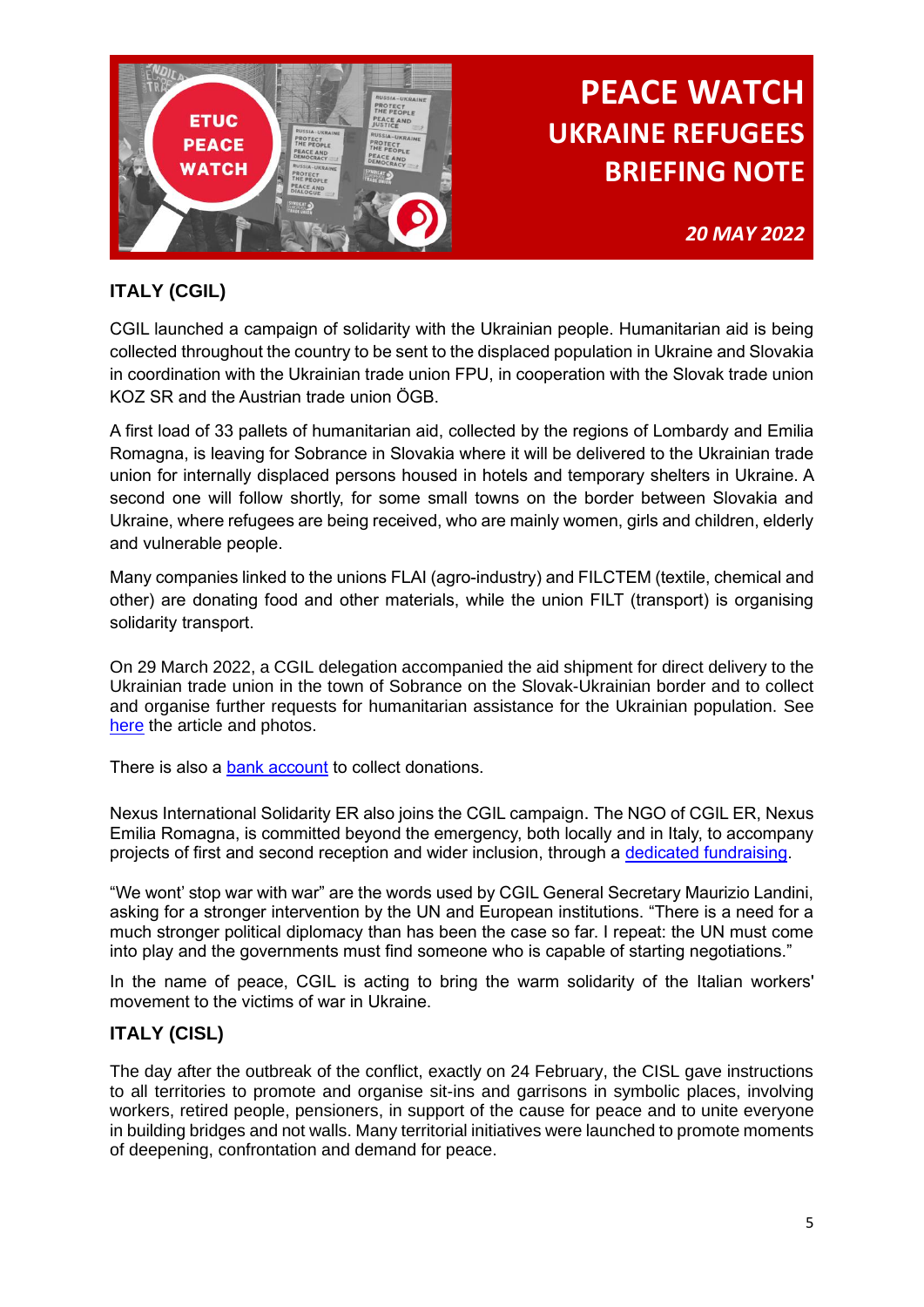

## *20 MAY 2022*

As CISL, an autonomous fundraising campaign was quickly started, which allowed the disbursement of a contribution destined to the Italian Red Cross in favour of activities in support of the Ukrainian population and already disbursed in the second half of March 2022. Info here [Ukraine: CISL donates first subscription proceeds to CRI in support of refugees and families -](https://cri.it/2022/03/23/ucraina-cisl-dona-alla-cri-il-primo-ricavato-della-sottoscrizione-a-sostegno-di-profughi-e-famiglie/) [Italian Red Cross](https://cri.it/2022/03/23/ucraina-cisl-dona-alla-cri-il-primo-ricavato-della-sottoscrizione-a-sostegno-di-profughi-e-famiglie/)

There are different forms of assistance in all trade union offices, depending on the possibilities and needs, ranging from conveying information for the benefit of refugees, to accompanying them to the channels of assistance and reception, also through the support of trade union associations. In this sense, cultural mediators have been made available who, in addition to offering support in the territorial offices, promote moments of inclusion in the school environment in favour of the population accessing education.

Together with the CGIL and UIL, protocols were also drawn up with employers' associations to encourage further fundraising and jointly launch actions to support solidarity with the Ukrainian people. The various protocols (in Italian) can be found [here.](https://etuc-my.sharepoint.com/:f:/g/personal/mmiletti_etuc_org/EmBagegD1ENPixF3yTzBPTYBsn19LYZ47jJ-n74mHhFQGg?e=fWFc3X)

### **LATVIA (Free Trade Union Confederation of Latvia)**

LBAS has sent the Ukrainian trade union FPU a letter of support and has sent the ETUC and the ITUC its position and invitation together with other Baltic states trade union confederations. LBAS prepared a joint position and invitation which were sent to the ETUC, ITUC and PERC.

On its [webpage,](https://arodbiedribas.lv/news/lbas-aicina-arodbiedribas-biedrus-koordineti-sniegt-palidzibu-ukrainas-begliem/)) LBAS invited its members and any worker to support Ukrainian citizens by donating through the official donation account www.ziedot.ly and participate in the official platform where everyone can register help that they can provide to Ukrainian people [https://www.ukraine-latvia.com/](https://eur01.safelinks.protection.outlook.com/?url=https%3A%2F%2Fwww.ukraine-latvia.com%2F&data=04%7C01%7Cmmiletti%40etuc.org%7C71871a9821094e989a7c08da00256261%7C7a57d45075f34a4da90dac04a367b91a%7C0%7C0%7C637822458887114651%7CUnknown%7CTWFpbGZsb3d8eyJWIjoiMC4wLjAwMDAiLCJQIjoiV2luMzIiLCJBTiI6Ik1haWwiLCJXVCI6Mn0%3D%7C3000&sdata=XpVA7r2%2F300M4LUE0T7q9%2FJLjKH2S%2F1zwpUML7K401w%3D&reserved=0) - namely accommodation, food, medicines, ride from the border, etc.

LBAS would like to assist Ukrainian refugees in accessing the Latvian labour market. The Latvian government has lowered employment requirements for Ukrainian refugees (Latvian language requirements, submission of documents, work visas) and a lot of Latvian employers have already announced their ability to employ them. LBAS will prepare and organise translation into Ukrainian/ Russian language and publication of informative materials on main labour rights.

### **LITHUANIA (Lithuanian Trade Union Confederation)**

The Trade Union Confederations from the Baltic states adopted a joint position on support for Ukraine and condemned Russia's aggression and the statement of the FNPR that supported the invasion. Many of LPSK's member organisations also sent their support letters to Ukrainians and adopted similar positions.

LPSK translates and shares relevant information via its channels about possible donations to the Ukrainian trade union confederations (ETUC's Solidarity fund/ requests from the Ukrainian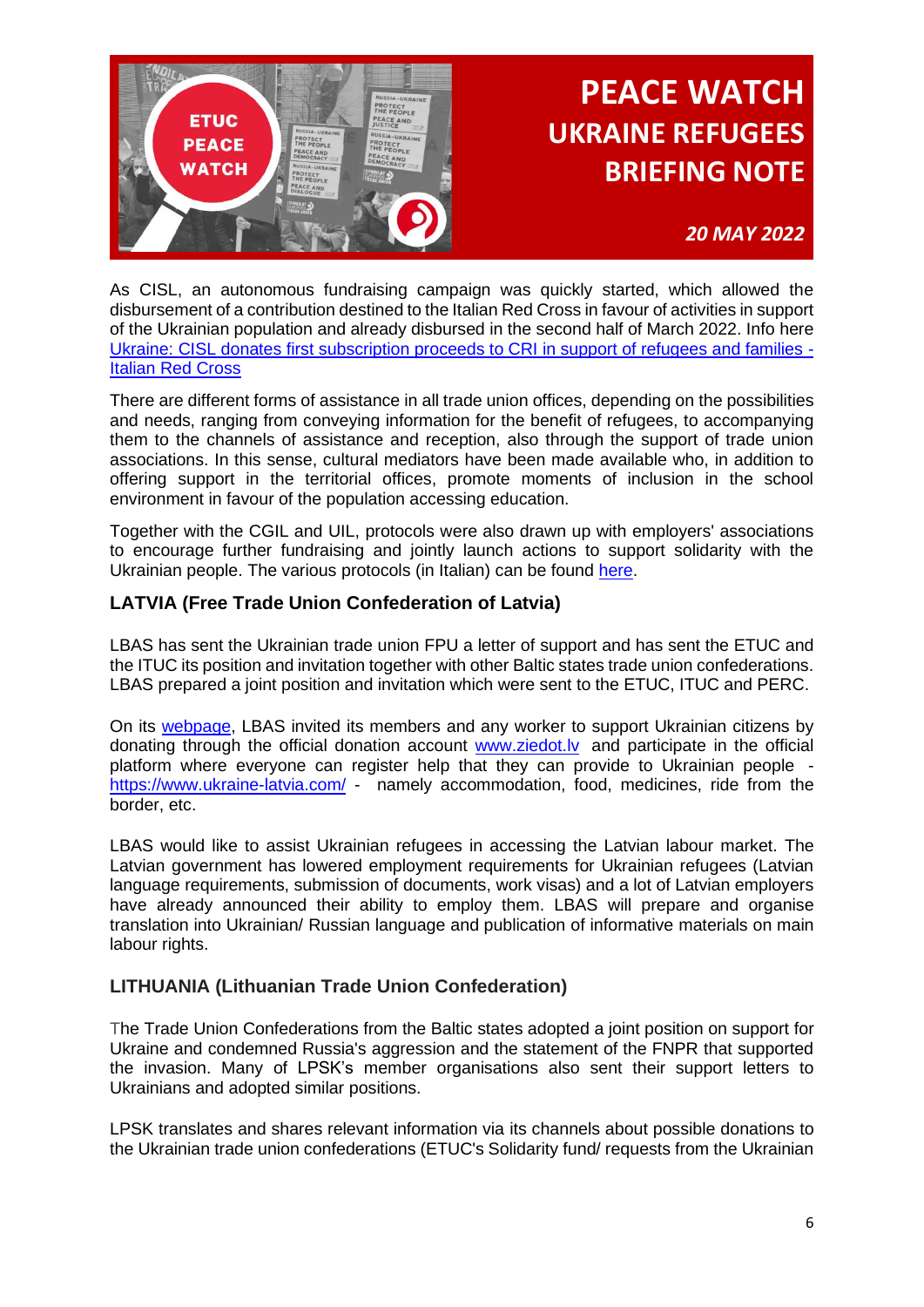

trade unions to help in their efforts to shelter internally displaced persons and those who were injured during attacks).

Currently the main task of the Lithuanian Trade Union Confederation regarding Ukrainian refugees is related to advocacy. In the Lithuanian Tripartite Council, discussions on a better integration of refugees are taking place. In LPSK's opinion, the recruitment of Ukrainians should be simplified, and they should be easier integrated into the labour market (of course, the LPSK will follow the situation, i. e. if they are not mistreated by employers who may seek to abuse this conflict and profit/ induce social dumping).

Branches/ enterprise-level trade unions donate money to help Ukraine, different trade unions mobilise to collect medicine/ essential provision to Ukraine (for example, the Federation of Law Enforcement Officers collects and donates thermal clothes/ medicine/ military boots/ sleeping bags etc. to police officers in Ukraine) and help to transport Ukrainians to safer places. Many trade unionists (like other Lithuanians) offered a temporary stay at their houses.

The LPSK joined and took part in different protests against Russian aggression and for support to Ukraine, for example, at the "March  $8 -$  the International Day of Solidarity with Ukrainian [women!](https://www.facebook.com/events/357057676286625/?acontext=%7B%22event_action_history%22%3A%5b%7B%22mechanism%22%3A%22search_results%22%2C%22surface%22%3A%22search%22%7D%5d%2C%22ref_notif_type%22%3Anull%7D)". LPSK's branch-union of teachers and educators (together with the Ministry of Education, Science and Sports of the Republic of Lithuania) prepared and streamed a lesson on Ukraine and its history and invited all schools to take part in it (and also others who are interested in this topic).

The idea of this initiative was to show how the Russian regime is spreading propaganda and is trying to overwrite and mispresent the history of Ukraine (in short - "Ukraine has no tradition of statehood, Ukrainians and Russians are the same nation and Ukraine is the same as Russia"). The video can be found [here.](https://www.youtube.com/watch?v=Byj6FtRF_SU&t=167s&ab_channel=%C5%A0vietimo%2Cmoksloirsportoministerija)

### **POLAND (OPZZ)**

The OPZZ has, from the very beginning, condemned Russia's attack on Ukraine as a violation of international law shaped after World War II, posing a threat to peace and security in Europe. OPZZ expresses its solidarity with the Ukrainian people, workers and trade unions by engaging in humanitarian assistance on many levels:

The OPZZ received a request from the friendly Ukrainian trade union FPU to support ten Ukrainian centres. As a result, OPZZ collected money for a specific bank account to help refugees in Ukraine. These funds are being used to purchase goods that the Ukrainian trade unions consider to be most needed.

It cooperates in supporting international humanitarian aid proposed by friendly trade unions from Spain and Italy to help in Ukraine through the Ukrainian Trade Union (FPU).

The OPZZ has signed an agreement with the FPU on the provision of humanitarian aid. The essence of the agreement is that the recipients of aid report specific needs, which the OPZZ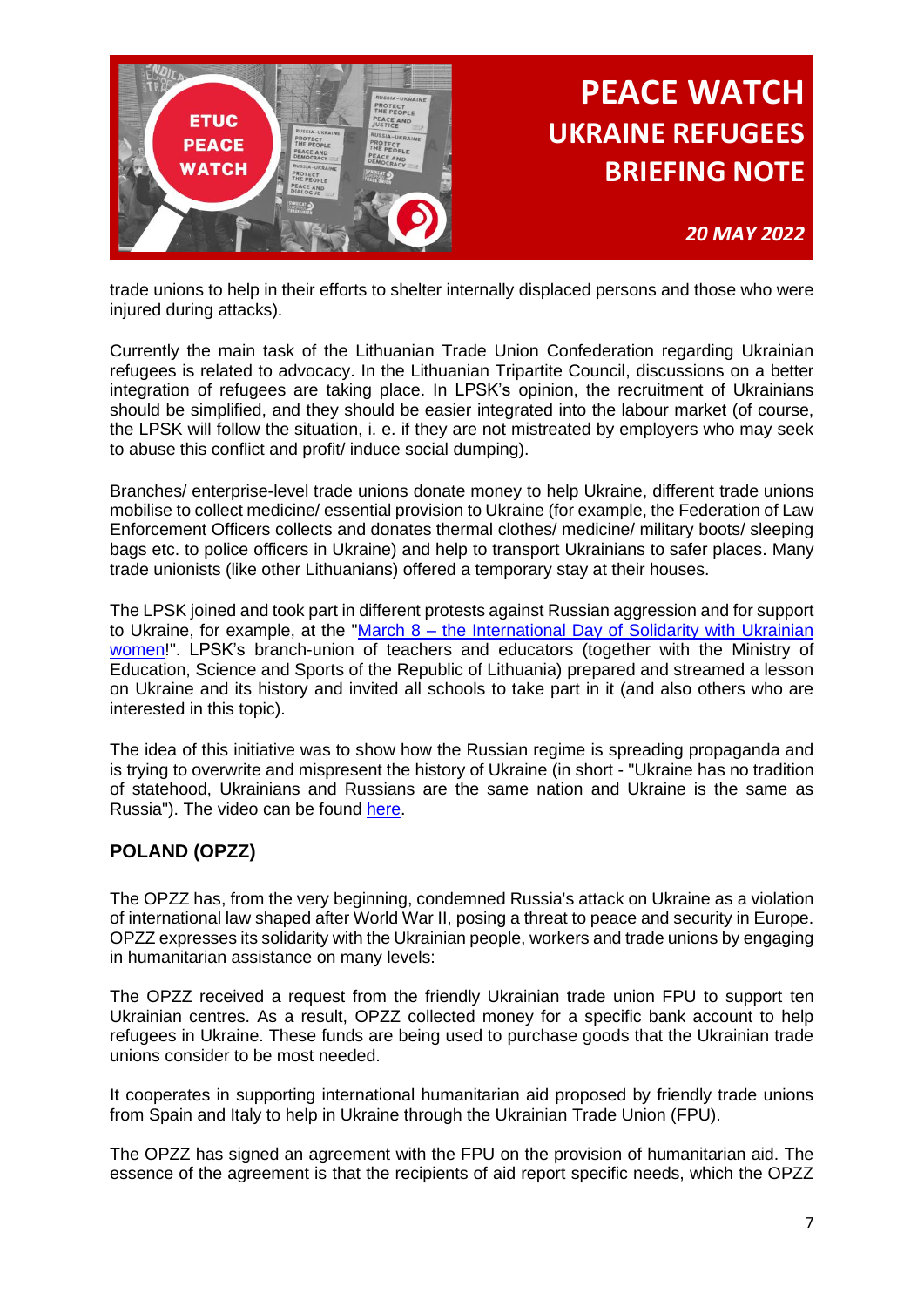

*20 MAY 2022*

then implements. It avoids giving unnecessary things to refugees. We have obtained the enquiry from the FPU trade union for the support for 10 Ukrainian centres. The humanitarian aid is financed from a dedicated bank account of OPZZ own resources.

The first delivery for FPU took place in March and after the Easter holidays, another transport to FPU with OPZZ aid for Ukrainian war refugees took place (photos [and videos\)](https://drive.google.com/drive/folders/1Azpfo7PitsqSgNguIE3IHlMZ7zGLR-C6?usp=sharing)

The OPZZ and its member organisations have provided shelter to Ukrainian refugees for almost 300 people through accommodation in centres (to support refugees in Trade Unions facilities, financial support from ETUC and ITUC was received).

- The OPZZ accommodated refugees in facilities in Mielno and Szklarska Poręba.
- The Teachers' Union accommodated refugees in facilities located in Warsaw and Zakopane.

Support for OPZZ's activities is also reflected in establishing an information and consultation point in the OPZZ headquarters. This allowed OPZZ to use its six years of knowledge and experience in working with and for migrant workers in Poland. The information and consultation point operates in Ukrainian, Russian, Polish and English language through email, telephone, direct talks and the website.

#### **POLAND (FZZ)**

FZZ is providing assistance to 40 refugees - women and children as well as elderly Ukrainian women who crossed the Polish-Ukrainian border into Poland as a result of the ongoing war in Ukraine. They are currently accommodated on the premises of facilities belonging to the Forum-Invest company, owned by FZZ in Krynica - Zdrój (in southern Poland). FZZ provides them with maximum care, warmth, safety and the best conditions. Clothing items, shoes, food and water has been provided for Ukrainian refugees as well as technical equipment for remote learning (laptops, desks, chairs, printers) for Ukrainian children in DW "Kolejarz" in Muszyna, southern Poland.

Photos and videos can be found at: [https://pl-pl.facebook.com/dwkolejarz/.](https://pl-pl.facebook.com/dwkolejarz/)

FZZ's smaller member organisations are also helping refugees; they are raising money for food, medicine, shelter, clothes for the Ukrainian people. Others are donating money directly, providing housing or are providing money to humanitarian aid organisations.

#### **POLAND (Solidarnosc)**

The opening of Solidarnosc's two training centres for refugees is crucial. They currently accommodate around 400 people, mainly women with children and elderly people. In addition to Ukrainians, people of different nationalities are arriving, such as Turks and Greeks. Every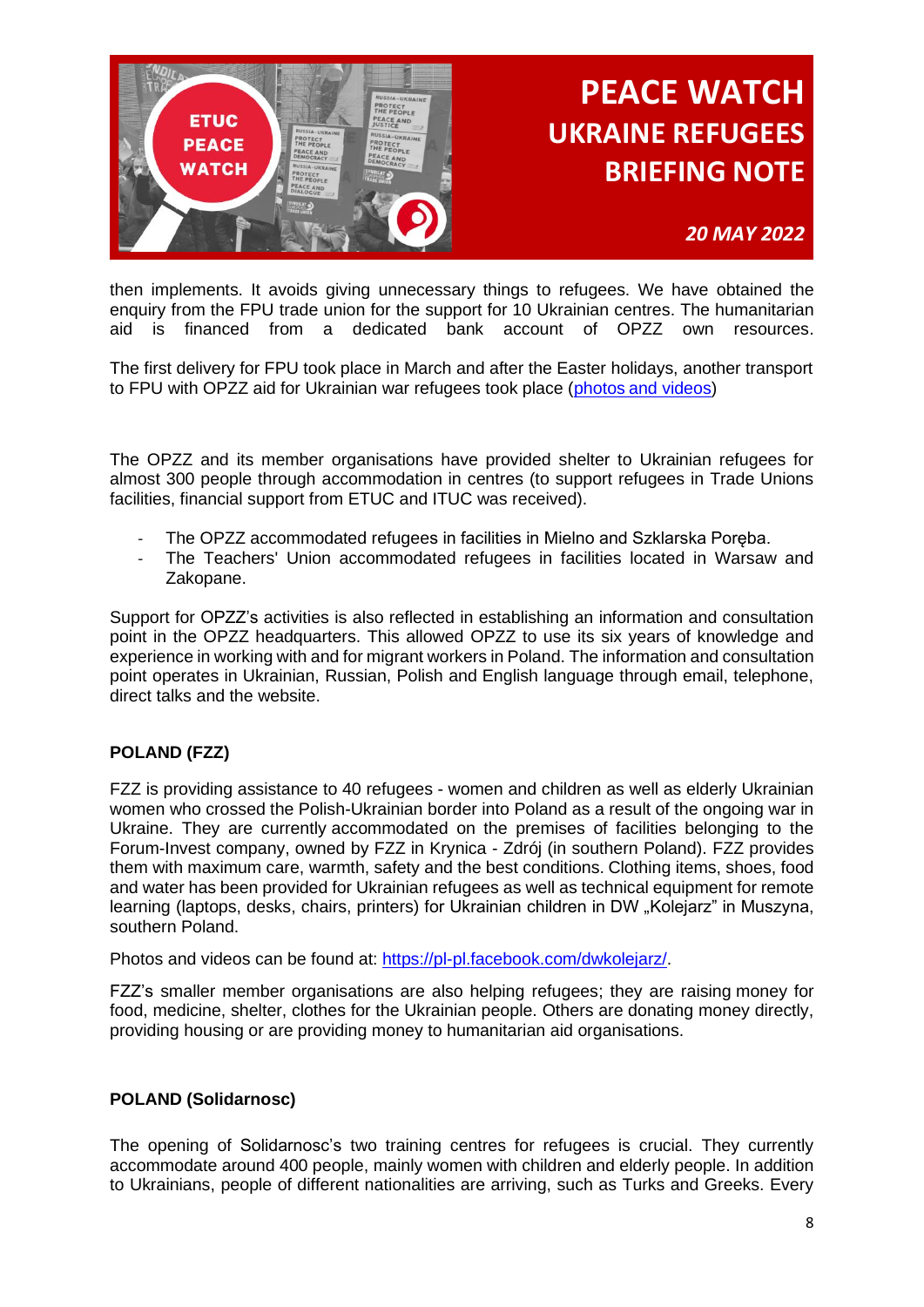

*20 MAY 2022*

day the number of requests to stay increases, which is of course related to the fact that the number of refugees is growing. Keeping these places running is a considerable effort.

In Gdańsk, in the building where its headquarters are located, a reception point was opened on Solidarnosc's initiative. These are places where refugees receive first aid and necessary information. Solidarnosc has started its own fund of PLN 1 million to support Ukraine and refugees. In addition, it has already managed to raise an additional PLN 2 million on a special account, mainly from its structures and members.

Solidarnosc is coordinating support on a daily basis (basic needs such us clothes and medicines). All this happens independently of the activity of the regional and branch structures, which also join in the humanitarian aid.

## **PORTUGAL (UGT)**

UGT Portugal has given a donation of 5.000€ to the account opened by the ETUC and the ITUC. In March. UGT Portugal organized a campaign within its affiliates and made a donation of 20.000€ to help Ukrainian refugees in Portugal through the Portuguese Red Cross. Later on, a third donation of 6.000€ was provided to the Ukraine embassy in Lisbon.

#### **ROMANIA (BNS)**

BNS is providing assistance to the Ukrainians who are coming to Romania but also sending in medicines, food and water to the Ukrainians who are still in their country. On 10 March, more than 320.000 Ukrainians crossed the Romanian border. More than half of those who are coming to Romania move on to Western countries. ETUC and ITUC contributed very significantly to help raise goods and medicines for these people. BNS purchased and sent to Ukraine a first shipment of goods (mattresses, bed linen, and food).

The colleagues from the Railway Workers' Federation (Federația Națională Feroviară Mișcare Comerciala – Vagoane, affiliated to BNS) went to Ukraine on 22 March 2022 by railway. The colleagues from the Romanian Railway Federation have been – from the beginning of the war - in permanent contact with the colleagues from the Ukrainian Trade Union of Railwaymen and Transport Construction Workers.

Those who choose to stay in Romania have access to schools for children, free medical services in the public health system and free access to the labour force, free transport in the country and to the borders.

#### **ROMANIA (CNSLR-FRATIA)**

CNSLR FRĂȚIA through its regional structures and through the affiliated professional federations has been involved in solidarity in humanitarian actions of receiving and helping refugees from Ukraine.

Among the initiatives, it can be mentioned: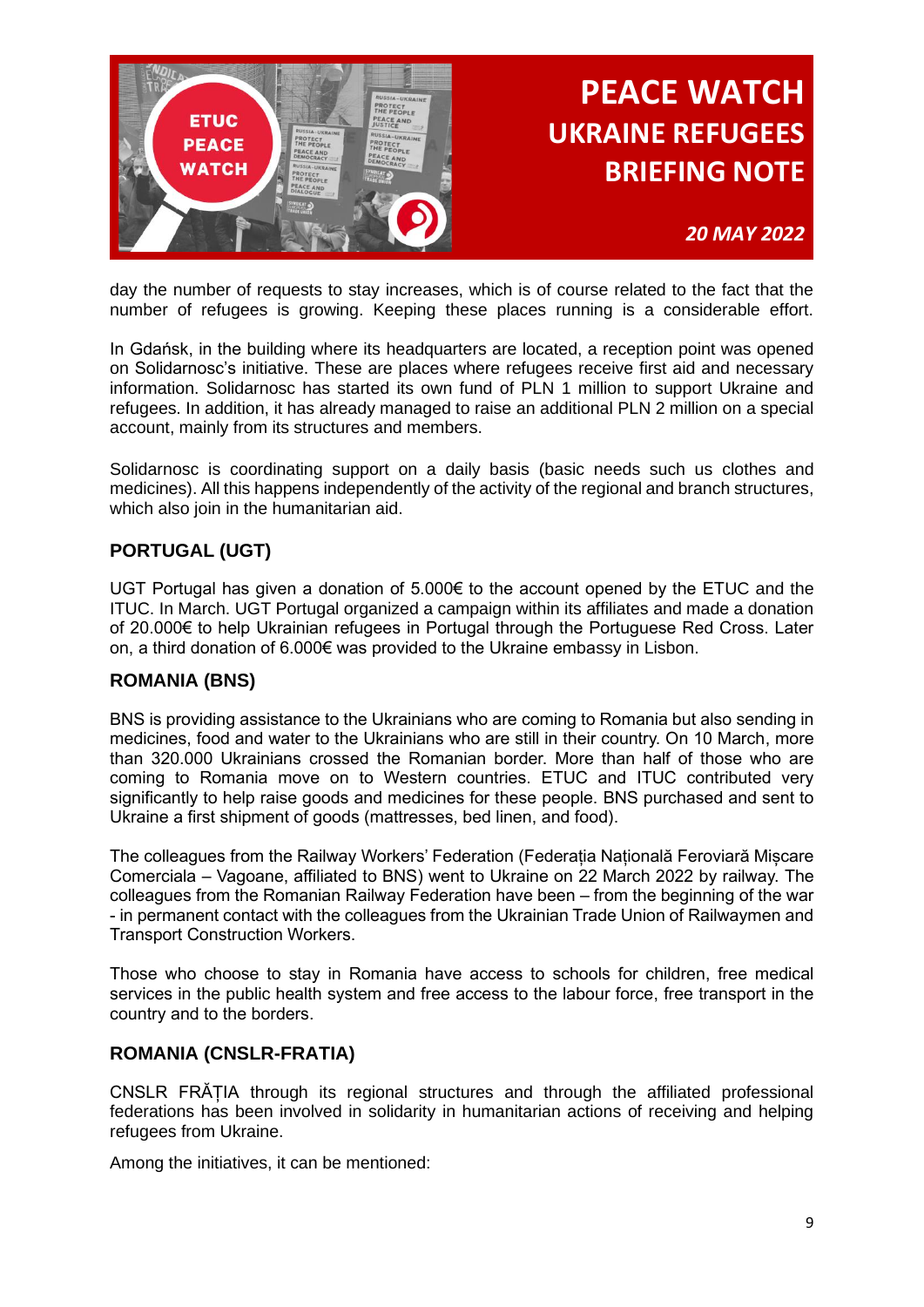

*20 MAY 2022*

- Donation of water, food packages, hygiene packages to refugees at the Siret customs point.
- Transport of refugees to accommodation.
- Trade union members have taken refugees in their own homes.
- Our trade union members from social assistance sector carry out non-stop volunteering activities at the Siret customs to advise, monitor the entry of minors who come without parents and take care of their accommodation in Social Assistance centers if they are not accompanied by an adult.
- Blood donation action with members of affiliated unions
- Money donation to help refugees, through the Red Cross.

A sustained activity was carried out by the SANITAS Federation - Federation of Trade Unions in the health and social assistance sector- which was involved in campaigns to support refugees in Ukraine through county organizations, mainly SANITAS Bucharest Union and those in the counties near the northeastern borders of Romania.

Thus, the SANITAS Bucharest Union together with the Bucharest Hospitals and Medical Services Administration carried out the campaign "*SANITAS supports the victims of the war in Ukraine";* in a space in the center of Bucharest, consumer goods and medicines were collected from donors and distributed to thousands of Ukrainian refugees. The collection center has been in operation for two months and is still in operation.

SANITAS organizations from Maramureș, Suceava, Bistrița Năsăud, Iași and other counties near the northeastern borders also organized fundraising campaigns in hospitals and social assistance units and handed them over to help centers organized by local institutions or national. They were also involved in ensuring the permanence, with volunteers, at the logistics centers on the Romanian borders.

The campaigns and participation in the actions organized by the Romanian state institutions will continue for as long as necessary.

### **SLOVAKIA (KOZ SR)**

The current situation in Ukraine directly affects the representatives of employees from Slovakia, and KOZ SR is trying from the very beginning to help the citizens of Ukraine who cross their common borders. Currently, many of their colleagues from the Eastern part of Slovakia are providing humanitarian aid directly to the mothers and children, because their husbands and fathers have to stay in Ukraine and fight.

The Slovak Republic provides free train transport for all citizens with a Ukrainian passport or ID card, so our colleagues help with the transport of the refugees from border hotspots to train stations.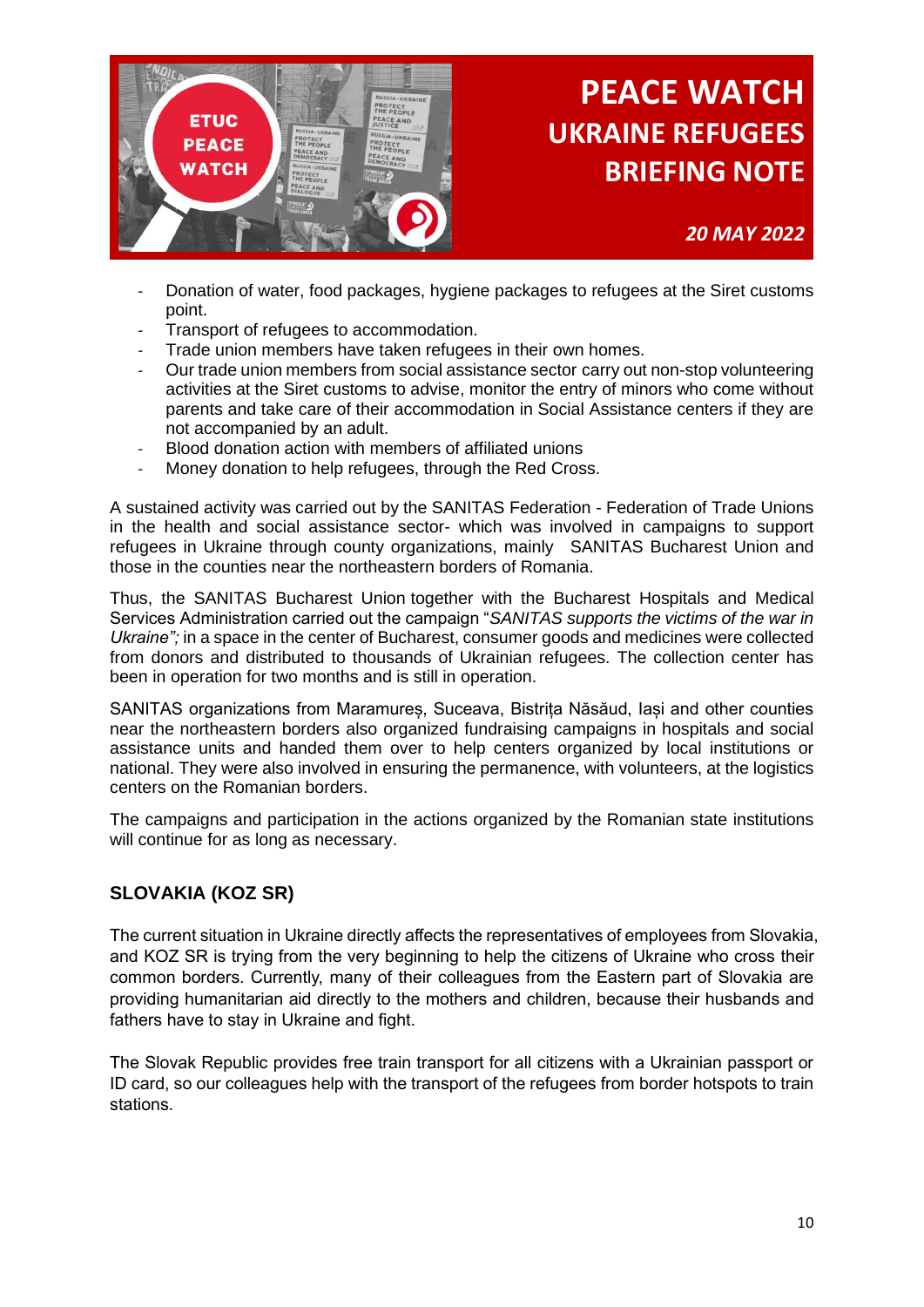

## *20 MAY 2022*

The Slovak trade unions that own the Sorea hotel network provide right now up to 1000 beds (capacity of 3 hotels) for refugees. KOZ SR organises collections of clothing, hygiene items and food, which go directly to the humanitarian hotspots on the border Slovakia/Ukraine.

## **SPAIN (CC.OO)**

CCOO has made a financial contribution through the channel established by the ITUC-ETUC.

#### **SWEDEN**

The Swedish trade union movement clearly condemned President Putin's invasion of Ukraine and expressed his strong support for the Ukrainian people and the Ukrainian trade union movement on the 24<sup>th</sup> of February. The invasion has been condemned in joint statements from LO, TCO and Saco on several occasions.

Together with the Swedish trade union aid organization Union to Union and The Olof Palme International Center, development projects and financial support for trade unions have been able to continue, but in a different form.

Most trade unions affiliated to LO, TCO and Saco have taken part in various meetings and demonstrations against Putin's war and for peace and immediate withdrawal of troops and for a free and democratic Ukraine. For example, the chairpersons of the ASSR have spoken at several trade union demonstrations in Stockholm and Gothenburg.

Every Wednesday, a demonstration is held outside the Russian Embassy with at least one trade union speaker and all the chairpersons of the federations LO, TCO have given messages of solidarity and condemned the invasion, as well as all the chairpersons of the public unions within EPSU.

The Swedish unions have also had their own fundraisers and donated money to various humanitarian organizations like UNHCR and to the ITUC's Solidarity Fund for Ukraine. Together, the trade unions have collected several million SEK.

#### **The Swedish trade union of civil servants ST**

The Swedish trade union of civil servants ST has for many years had a bilateral development project together with the Ukrainian trade union State Employees Union of Ukraine, SEUU. Together with chairman the project has focused on working with education in democracy and trade union development. To do this, a nationwide youth network has been built. Since the invasion, cooperation has taken on a new form, based on volunteering, where the trade union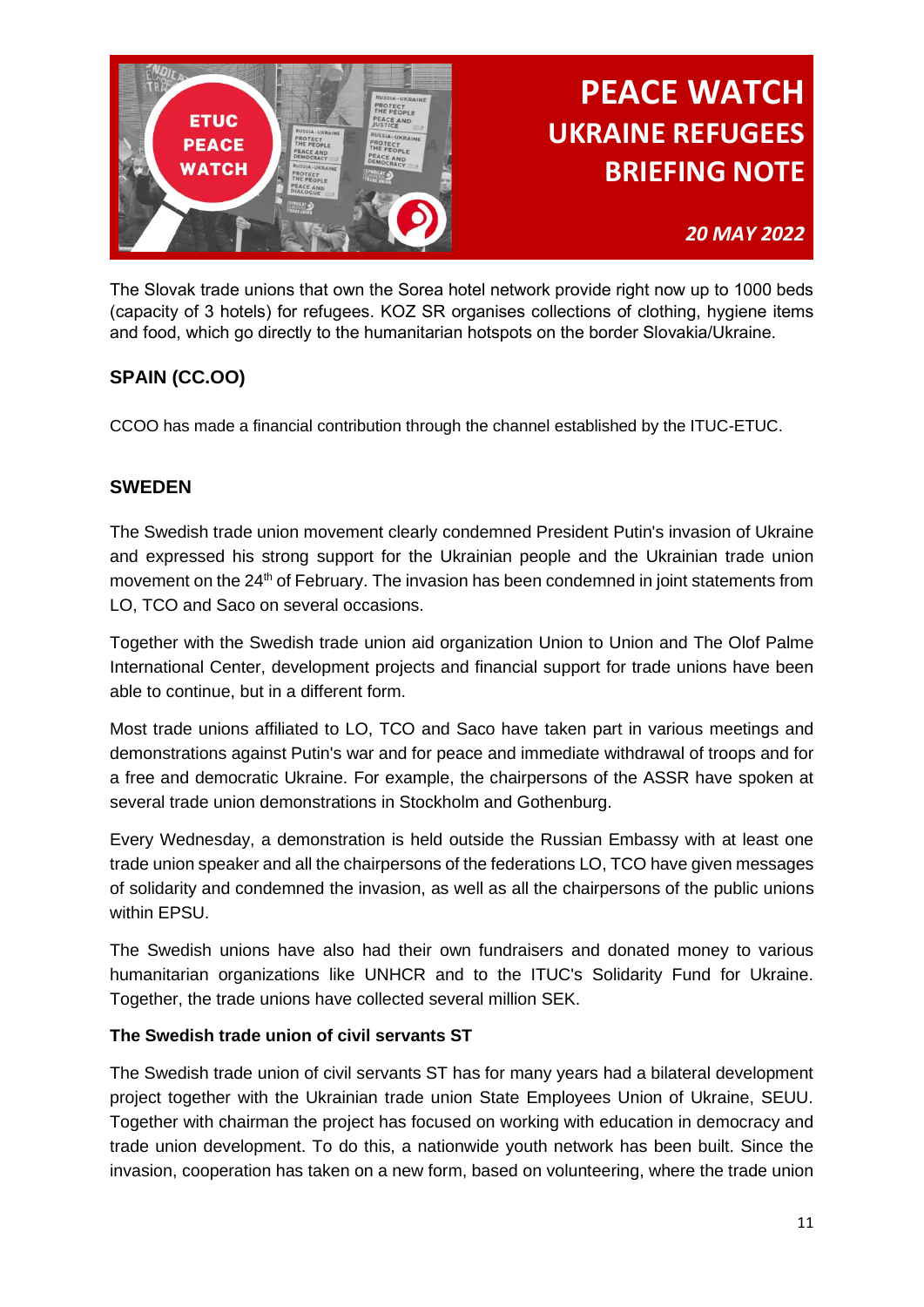

### *20 MAY 2022*

network outside and inside Ukraine organizes the purchase and distribution of supplies. Together with the Kiev Regional Trade Union Council and the non-profit organization Labour Initiatives, the trade union youth network led by its president has contact with trade union members all over Ukraine and is well aware of the needs that exist on the ground and ensures that the funds raiser and distributed throw Trade Union lifeline is the right help and reach across the country.

### **SWITZERLAND (UNIA)**

The Swiss aid organisation Solidar Suisse (trade unions' aid organisation) started immediately working with refugees from Ukraine in Romania, where it has a long working tradition, providing first humanitarian aid. UNIA made a significant contribution to this work and continues supporting international solidarity, and has taken strong positions against this war, demanding its end.

UNIA adopted a resolution in this sense, demanding that the Swiss government follows EUsanctions and that people from Ukraine but also opponents from Russia be welcomed in Switzerland. It co-organised a rally for peace in Ukraine in Zurich on 5 March (with 40'000 people) and are co-organising a next rally in Bern on 2 April. UNIA is also coordinating the transport of materials to Ukraine with international trade union federations.

In Switzerland, the Swiss Federal Council has put in place a refugee's status not used before (Protection status S), very similar to the temporary protection of the EU. UNIA has taken strong position and demands about the respect of refugees' rights in this context, specifically about the integration of refugees in the world of work. The SGB-USS takes part in the weekly tripartite consultations organised by the Federal Council and demands measures for the learning of the local language, a simplified recognition of diploma and know-how that refugees bring with them, measures against dumping, etc. UNIA also demands measures for good integration of children in school, with integration classes, where they can learn the language and be prepared for the different learning environment, as well as possibilities for vocational training for older students.

Complementary to these measures, UNIA is monitoring the situation on the ground. It has made a list of information about workers' and migrants' rights (specifically protection status S) that should be accessible to people now arriving from Ukraine and is starting to translate this information into Ukrainian. UNIA has started to mobilise members that it had before to support the new community and is considering how to put into place accessible forms of providing the information needed, like a hotline or on the website.

#### **Federations**

### **EPSU**

EPSU and the Social Employers issued a [joint statement](https://eur01.safelinks.protection.outlook.com/?url=https%3A%2F%2Fepsu.us10.list-manage.com%2Ftrack%2Fclick%3Fu%3D14c6e328904f64ba14a9342e3%26id%3D3375bc6a39%26e%3Db582d4654f&data=05%7C01%7Cmmiletti%40etuc.org%7C75bb066bcb874ab21a3008da29080e8a%7C7a57d45075f34a4da90dac04a367b91a%7C0%7C0%7C637867412263492601%7CUnknown%7CTWFpbGZsb3d8eyJWIjoiMC4wLjAwMDAiLCJQIjoiV2luMzIiLCJBTiI6Ik1haWwiLCJXVCI6Mn0%3D%7C3000%7C%7C%7C&sdata=KwNg5cpOhinVIGwHnZL4A8P9b3ZZK35qx%2BUoxr534%2FE%3D&reserved=0) on the situation in Ukraine. More articles and information on Ukraine can also be seen [here.](https://eur01.safelinks.protection.outlook.com/?url=https%3A%2F%2Fepsu.us10.list-manage.com%2Ftrack%2Fclick%3Fu%3D14c6e328904f64ba14a9342e3%26id%3D56ac8b5d56%26e%3Db582d4654f&data=05%7C01%7Cmmiletti%40etuc.org%7C75bb066bcb874ab21a3008da29080e8a%7C7a57d45075f34a4da90dac04a367b91a%7C0%7C0%7C637867412263492601%7CUnknown%7CTWFpbGZsb3d8eyJWIjoiMC4wLjAwMDAiLCJQIjoiV2luMzIiLCJBTiI6Ik1haWwiLCJXVCI6Mn0%3D%7C3000%7C%7C%7C&sdata=hKRhd%2FDUWrXgH8WAheSVha0ekMsJsvwDmNg6UCCqRLU%3D&reserved=0)